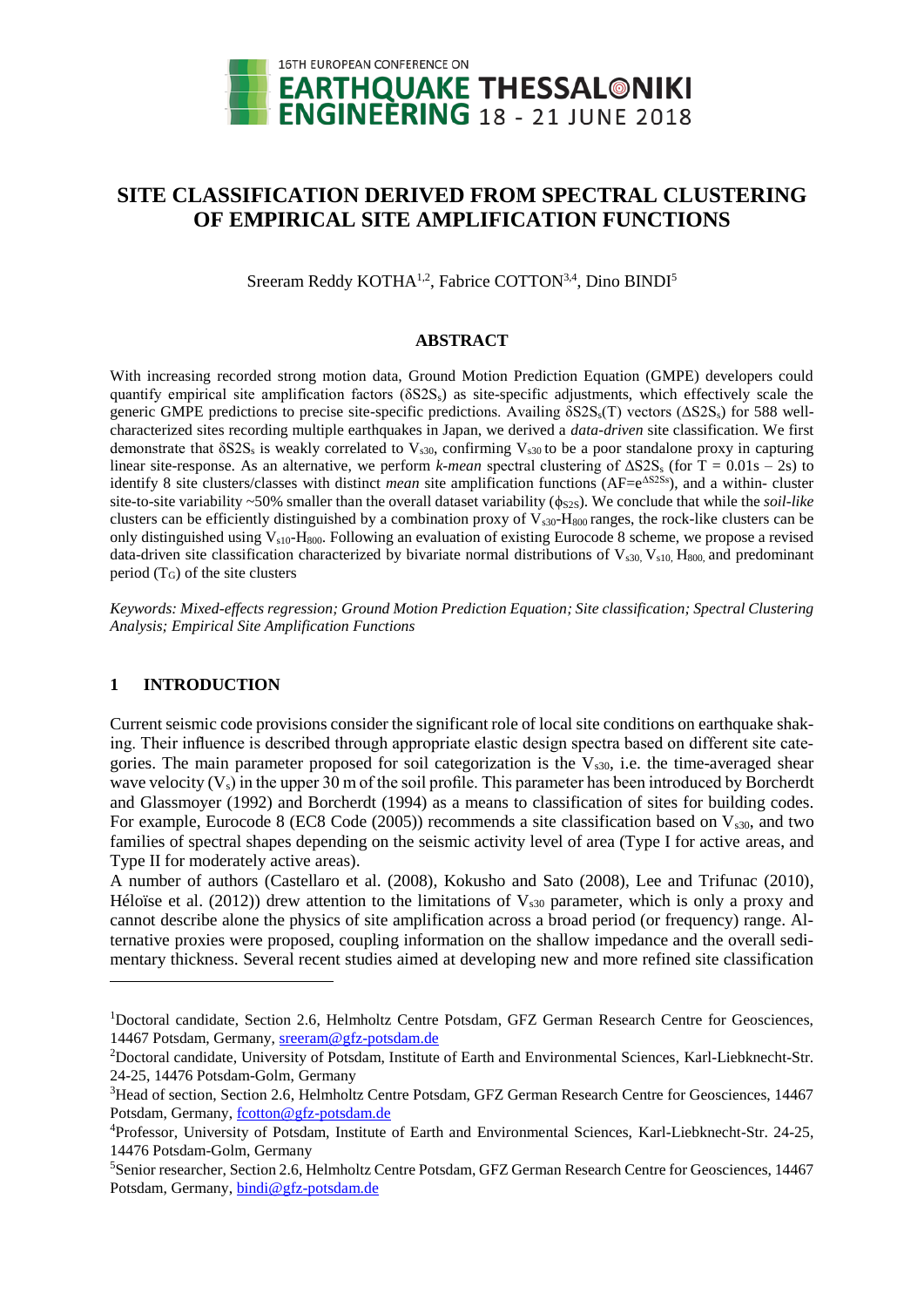schemes taking into account these additional information (e.g., Cadet et al. (2008), Gallipoli and Mucciarelli (2009), Luzi et al. (2011)). For example, Pitilakis et al. (2013) introduced a more refined classification using H<sub>800</sub> (depth to seismic bedrock with  $V_s = 800$ m/s),  $V_{s,av}$  (average shear-wave velocity of the soil column) and fundamental period  $(f_0)$ . In total, Pitilakis et al. (2013) suggested 12 site classes for the two European seismicity classes (Type I and Type II). Defining new classifications schemes is however highly challenging because of a few technical issues:

- Only a minimum *sufficient* number of classes is desirable. The optimal choice of the number of classes is however difficult to define
- Only few studies (e.g., Derras et al. (2016)) tested the relative efficiency of the various site conditions proxies (e.g.,  $H_{800}$ ,  $f_0$ , and  $V_{s30}$ ) to predict soil amplifications
- Site class definitions should avoid unphysical discontinuities in amplification coefficients at the boundaries of adjacent classes. However, such discontinuities are to be expected when using discrete site classes, as opposed to continuous functions of site-response proxies

To resolve some of these issues we explore a new approach to deriving a site classification and site amplification functions. Our aim is to develop a *data-driven* classification scheme with minimal a priori conditions. For this purpose, we adopt the following steps:

- 1. We take advantage of a high-quality dataset featuring several well-characterized sites recordings multiple earthquakes in a region. In this study, we use the KiK-net dataset built by Dawood et al. (2016), consisting of 1164 shallow crustal events recorded at 644 sites with several geotechnical site parameters available – e.g.  $V_{s30}$  and  $H_{800}$  values have been directly derived from down-hole measurements of  $V<sub>S</sub>$  profile
- 2. The empirical site amplification factors are products of a Ground Motion Prediction Equation (GMPE) mixed-effects analysis. We develop a site-specific GMPE from the selected strong motion dataset as suggested in Kotha et al. (2017a). For the sake of brevity, readers are referred to Kotha et al. (2018) for an extended detail on the dataset, GMPE development and mixed-effects analysis. Here we present only the site classification part of Kotha et al. (2018)
- 3. The site amplification factors obtained in the above step are subject to spectral clustering analysis to identify sites with similar linear soil response. An optimal number of classes is chosen to minimize the site-to-site variability within each site cluster/class and maximize the dissimilarity of mean amplification functions across clusters
- 4. In the final step, we check the compatibility of various site-response proxies in explaining the site clusters obtained in the third step. Site-response proxies (H<sub>800</sub>, V<sub>s30</sub>, V<sub>s10</sub>) are not used *a priori* to define the classes, but *posteriori* to characterize the statistical clustering of site-response. We then introduce a revised site classification scheme, mean site amplifications associated with each class, and site-to-site variability of amplification within each site class

## **2 DATA**

In this study, we use the Kiban-Kyoshin network Okada et al. (2004) database compiled by Dawood et al. (2016) for ground motion studies. A step-by-step automated protocol used to systematically process about 157,000 KiK-net strong ground motion recordings obtained between October 1997 and December 2011 is elucidated in Dawood et al. (2016) and related appendices. A *flatfile* with all the metadata and the 5% damped pseudo spectral acceleration (PSA) of the processed records is uploaded to NEEShub [\(https://nees.org/resources/7849\)](https://nees.org/resources/7849).

In addition to the waveform processing by Dawood et al. (2016), we make a more GMPE specific record selection for the mixed-effects regression (see Kotha et al. (2018) for further details). We choose only the surface recordings at sites with measured  $V_{s30}$  available, from Active Shallow Crustal (ACRsh) events with F-net reported hypo-central depth ≤ 35km. In doing so, the number of usable records for the GMPE regression at  $T = 0.01$ s drops from 157,000 to 15,896. The number of usable records further decreases to 6462 at  $T = 2s$ . [Figure 1](#page-2-0) illustrates the distribution of data used in the GMPE development. In all there are 850 events with  $3.4 \le M_W \le 7.3$ , 641 sites with  $106 \le V_{s30} \le 2100$  m/s, and 15,896 records with  $0 \le R_{JB} < 600$ km, which also defines the applicability range of the GMPE.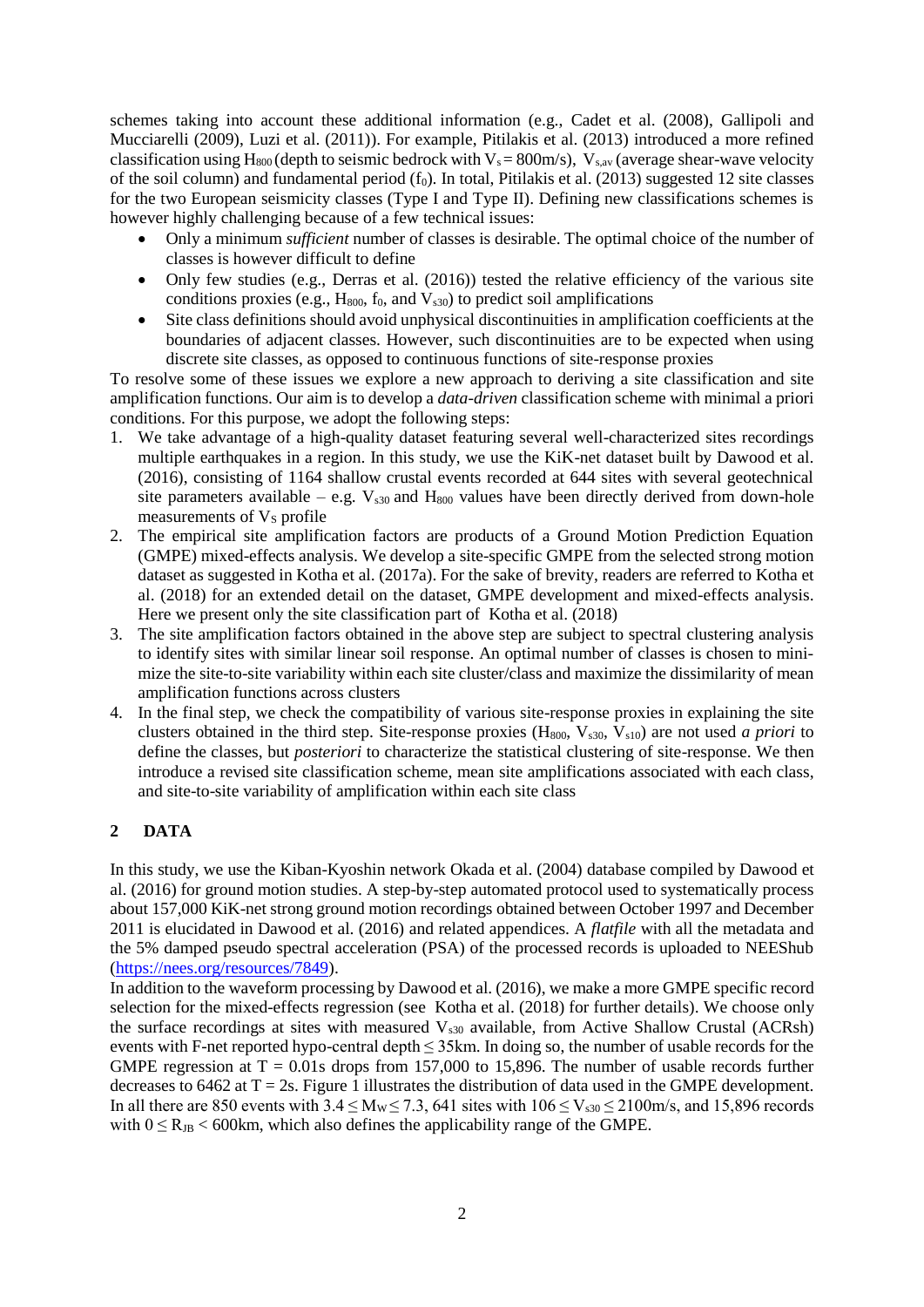

<span id="page-2-0"></span>Figure 1: Data distribution following the record selection criteria for GMPE regression at  $T = 0.01$ s: (top-left panel) Distance distribution of usable records, (top-right panel) number of records per station, (bottom-left panel) magnitude distribution of usable records, (bottom-right panel) magnitude - distance scatter plot of usable records.

### **3 GROUND MOTION PREDICTION EQUATION**

As in Kotha et al. (2016), we perform mixed-effects GMPE regressions using the LMER algorithm of Bates et al. (2014) implemented in R by Team (2013). Eq. (1) shows the structure of the GMPE derived to predict the geometric-mean of 5% damped horizontal Pseudo Spectral Acceleration (PSA) at 33 values of T between 0.01s and 2s. The parametric functions,  $f_R(M_w, R_{IB})$  and  $f_M(M_w)$ , which model the scaling of PSAs with distance  $(R_{JB})$  and magnitude  $(M_w)$  at each T, are the GMPE fixed-effects. In the multi-step GMPE regression, we first calibrate the fixed-effects, and then split the residual  $\varepsilon$  =  $\ln(PSA) - f_R(M_w,R_{\text{IB}}) - f_M(M_w)$  into random-effects  $\delta B_e$  and  $\delta S2S_s$ , and residual  $\delta WS_{e,s}$ .

$$
ln(PSA) = f_R(M_w, R_{JB}) + f_M(M_w) + \delta B_e + \delta S 2S_s + \delta W S_{e,s}
$$
\n<sup>(1)</sup>

δBe is the between-event random-effect quantifying the systematic deviation of observed ground motions associated to an event *e* with respect to the GMPE fixed-effects prediction. δWSe,s is the regression residual capturing record-to-record variability, for event *e* and station *s*. δS2S<sub>s</sub> is the site-specific random-effect for a site *s*, used to scale the GMPE prediction to a site-specific prediction (e.g., Rodriguez-Marek et al. (2013), Kotha et al. (2017a)). The period-dependent random-effects and the residuals follow orthogonal normal distributions as  $\delta B_e = N(0, \tau)$ ,  $\delta S2S_s = N(0, \phi_{S2S})$  and  $\delta WS_{e,s} = N(0, \phi_0)$ , where τ is event-to-event or between-event variability,  $\phi_{S2S}$  captures the site-to-site or between-site variability, and  $\phi_0$  is the event-and-site corrected or residual aleatory variability. Note that the  $\phi_0$  in this study is the same as the single-station standard deviation  $φ_{ss}$  of Rodriguez-Marek et al. (2013). The total aleatory variabil-

ity of the dataset with respect to a GMPE is  $\sigma = \sqrt{\tau^2 + \phi_{S2S}^2 + \phi_0^2}$ .

#### **4 EMPIRICAL SITE AMPLIFICATION FUNCTIONS: ΔS2S<sup>S</sup>**

[Figure 2](#page-3-0) is the customary residual analysis performed after a GMPE regression to verify if the fixedeffects components capture well the attenuation of PSAs at all magnitudes and distances. In the top panels of [Figure 2,](#page-3-0) we plotted  $\delta B_e$  versus  $M_w$  to evaluate the performance of  $f_M(M_w)$ . We divide the magnitude range  $M3.4 - M7.3$  into 10 magnitude bins, and calculate the mean and  $15<sup>th</sup>$ -85<sup>th</sup> percentile error bars on  $\delta B_e$  within each bin. At all periods, the mean  $\delta B_e$  for each bin falls very close to zero, implying no significant trend with  $M_w$  and that  $f_M(M_w)$  captures the magnitude scaling of PSAs very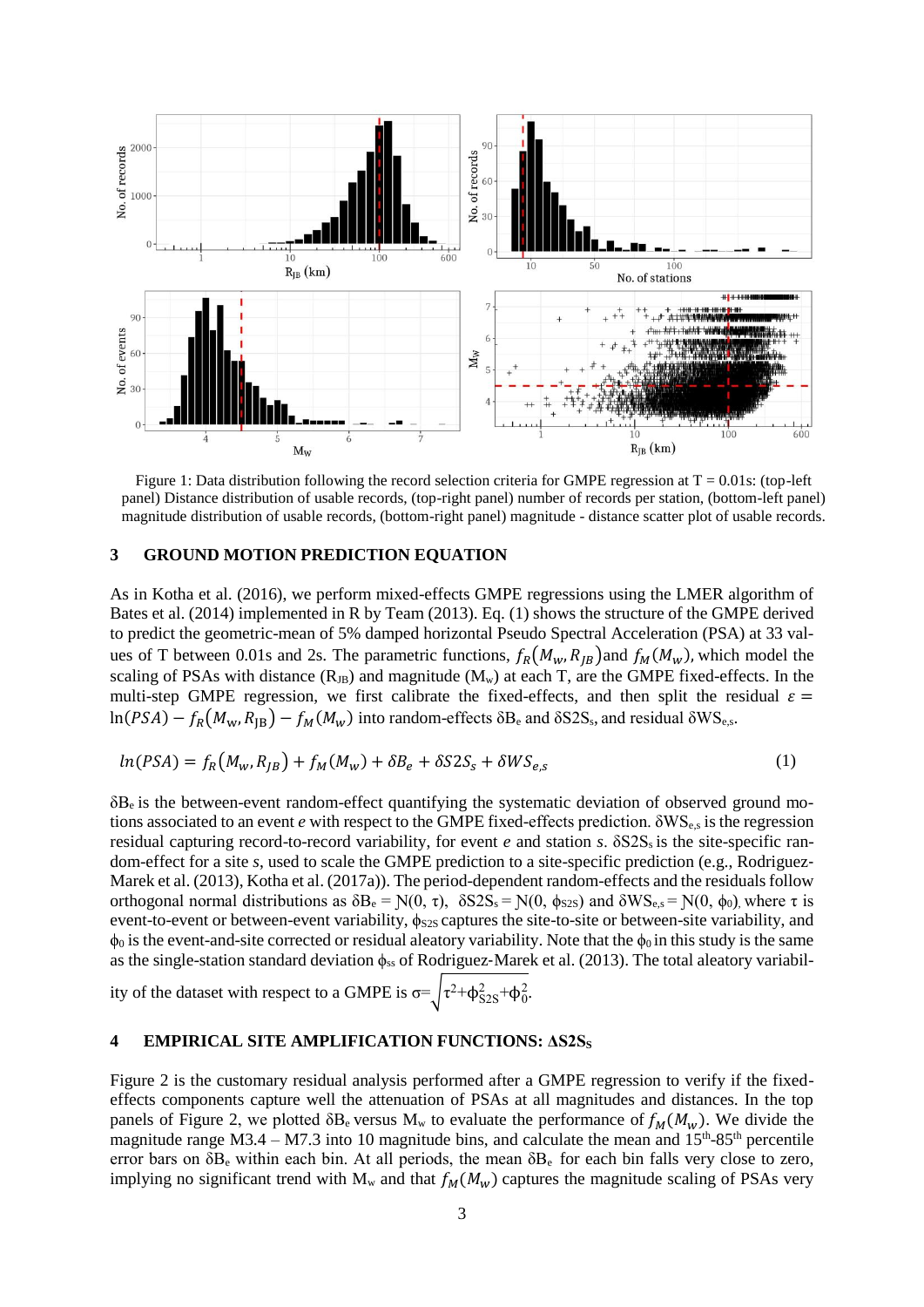well. The bottom panels of [Figure 2](#page-3-0) show the event-and-site corrected residuals, δWSe,s versus the distance metric, R<sub>JB</sub>. We recall that  $f_R(M_w, R_{JB})$  is regressed for data with 0km  $\leq$  R<sub>JB</sub> < 600km, which is a considerably larger distance range than any GMPE developed for Active Shallow Crustal environments. Such a modeling choice is motivated by our need to minimize the estimation errors of  $\Delta S2S_s$ , with a large amount of data. Regardless, the  $f_R(M_w, R_{IB})$  performs very well at all distances, as indicated by the zero mean  $\delta WS_{e,s}$  within each distance bin.



<span id="page-3-0"></span>Figure 2: Random-effects and residual plots for GMPE evaluation at  $T = 0.02$ s, 0.2s, and 2s. In each panel,  $\delta B_e$  is plotted against M<sub>W</sub>,  $\delta$ S2S<sub>s</sub> against V<sub>s30</sub>, and  $\delta$ WS<sub>e,s</sub> against R<sub>JB</sub> to check if random-effects and residuals show a systematic trend with predictor variables

Note that eq. (1) does not include any site-response component in its fixed-effects, unlike the standard practice of including a parametric function of  $V_{s30}$  among the fixed-effects of a GMPE (e.g. Bindi et al. (2017)). Instead, the site-specific random-effects  $\delta S2S_s$  are set to *absorb* all the site-specific response (as in Kotha et al. (2016)). The middle panels of [Figure 2](#page-3-0) showing  $\delta$ S2S<sub>s</sub> (at T = 0.02s, 0.2s, 2s) versus Vs30 (in log-scale) is the most important plot of this section. Since a site-response component is deliberately left out of the fixed-effects in GMPE, the random-effects  $\delta S2S_s$  show a trend with  $V_{s30}$  (unlike  $\delta B_e$ and  $\delta$ WS<sub>es</sub>). However, at T = 0.02s (and T = 0.2s), the gradient of LOESS fit (Local regression of scatterplots by Cleveland (1979)) for  $\delta$ S2S<sub>s</sub> versus ln(V<sub>s30</sub>) is close to zero at V<sub>s30</sub> < 600m/s, implying that high frequency soil response is very weakly correlated to  $V_{s30}$  (also in Seyhan and Stewart (2014)). For longer periods (T = 2s), although a steeper gradient at  $V_{s30}$  < 200m/s indicates some relevance of  $V_{s30}$ as site-response proxy, it appears that low frequency response of stiffer soils cannot be captured with  $V<sub>s30</sub>$  alone. Our observations suggest that  $V<sub>s30</sub>$  may not be an ideal proxy for the strongly period-dependent linear site-response, implying a site classification scheme based solely on  $V_{s30}$  needs to be replaced.  $\delta S2S_s$  are site-specific period-dependent amplification factors, therefore, vectors of  $\delta S2S_s$  for T = 0.01s – 2s resemble empirical site-specific amplification functions ( $\Delta S2S_s$ ).  $\Delta S2S_s$  as in this study can be used to adjust the generic GMPE PSA response spectra (e.g., Rodriguez-Marek et al. (2013), Kotha et al. (2017a)) and Conditional Spectra (e.g. Kotha et al. (2017b)), to yield their site-specific counterparts. As a proposed alternative, instead of modelling period-dependent relationship between  $\delta S2S<sub>s</sub>(T)$  and  $V<sub>s30</sub>$ , in this study, we use the vectors  $\triangle S2S_s$ , capturing the site-response in the entire range T = 0.01s – 2s, to develop a new empirical site-response classification. However, given that the large fraction of data used in constraining  $\Delta S2S_s$  is from events with  $M_w < 5$  and  $R_{JB} > 25$ km (as seen i[n Figure 1\)](#page-2-0), these empirical amplification functions capture only the *average* linear soil response at a site. To constrain the nonlinear soil response in  $\Delta S2S_s$  would require more data from larger and closer events.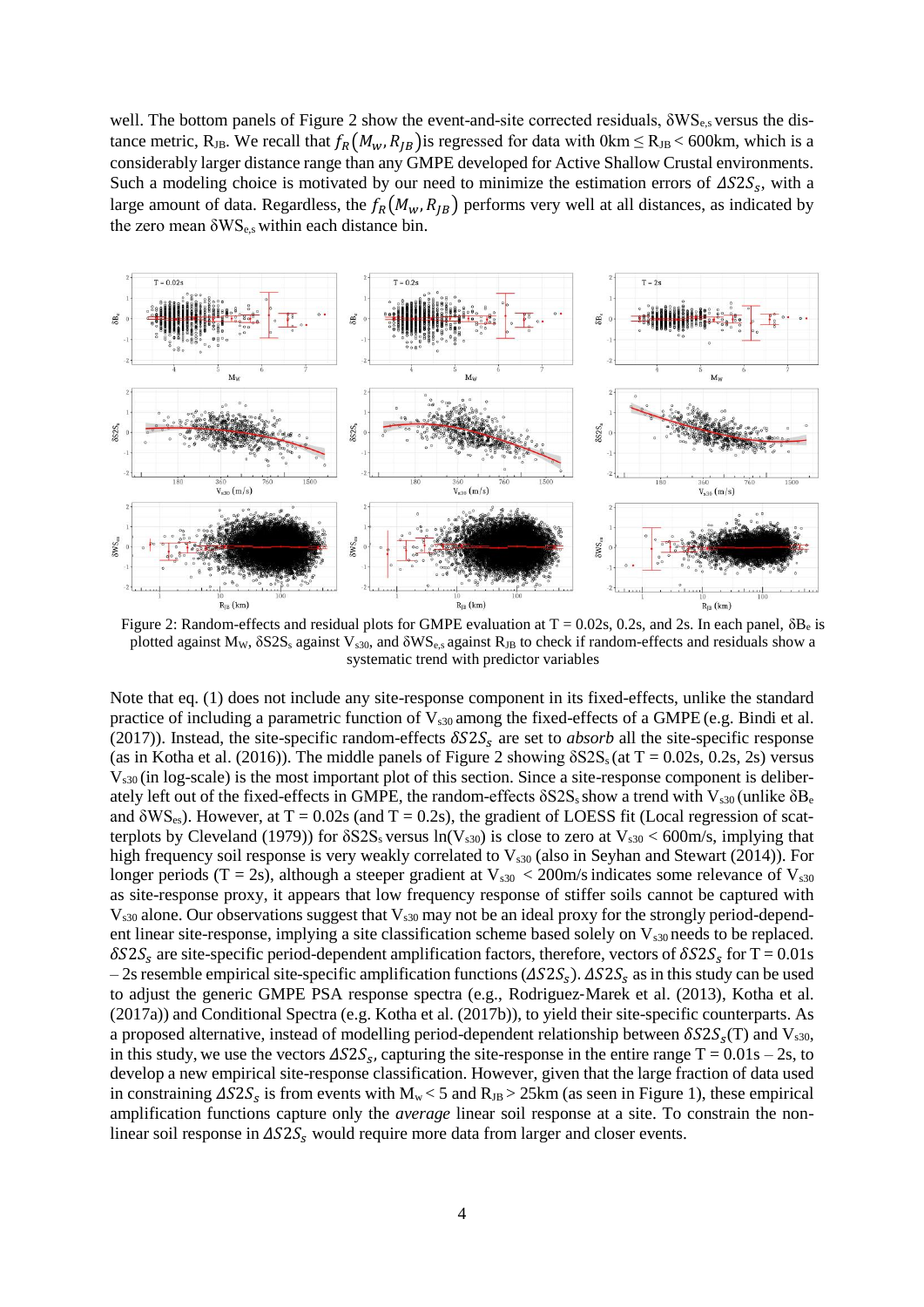#### **5 SITE CLASSIFICATION**

With empirical site amplification functions  $\Delta S2S<sub>s</sub>$  of 641 sites available, the next step is to develop a data-driven site classification scheme to classify sites with similar linear soil response under seismic excitation, i.e., similarity of their  $\Delta S2S<sub>s</sub>$ . The sequence of steps involves: verifying if the data indeed shows a tendency for classification, the degree of classification in terms of an optimal number of classes, the amount of variability that can be explained with classification, and finally, if the statistical classification is physically meaningful. In a preliminary check, a h-index of 0.87 indicated a strong clustering tendency of the  $\Delta S2S_s$  dataset, when 0 is for uniform distribution and 1 for highest degree of clustering Hopkins and Skellam (1954). Therefore, we pursue a data-driven site classification based on spectral clustering of  $\Delta S2S_{s}$ 

#### *5.1 Spectral clustering analysis*

For the purpose of identifying clusters of similar amplification functions, we adopt the spectral clustering analysis – a type of unsupervised machine learning aimed at extracting hidden patterns/structures from large amounts of unlabeled multidimensional data. In this case, the  $\Delta S2S<sub>s</sub>$  vectors are the multidimensional data points, site clusters/classes are the hidden structures, and *mean* amplification functions of site classes are the patterns that characterize these structures. The steps involved in spectral clustering are as follows:

- 1) **Preparing the data:** ΔS2Ss vectors of all the sites to be clustered must be of equal length, therefore we only select the 588 sites (of the 641 sites with measured  $V_{s30}$ ) with  $\delta$ S2S<sub>s</sub> available at all periods in the range  $T = 0.01s$  -2s.  $\Delta$ S2S<sub>s</sub> vectors of the 588 sites are then normalized with the perioddependent  $φ<sub>S2S</sub>$
- 2) **Choice of clustering technique:** There are several advanced clustering techniques depending on the amount of supervision (a priori information) that is input and the knowledge that is being queried. We chose a basic partitioning algorithm: the k-means clustering technique by MacQueen (1967). The clustering algorithm (available in the R library as *ClusterR*) by Lampros Mouselimis (2017) is applied on the 588  $\Delta$ S2S<sub>s</sub> vectors to partition them into k clusters such that the Total Within Sum of Squares (WSS) of clusters is iteratively minimized
- 3) **Selection of the number of clusters k:** We use two indices to guide the selection of optimal *k*: Total Within Sum of Squares (WSS) and the Gap statistic that compares the WSS change with that expected under an appropriate null reference distribution of the data (see Tibshirani et al. (2001) for more details on this statistic). After testing different selections for the number of clusters, we found that *k*=8 provides an acceptable WSS reduction without introducing large overlaps among the clusters [\(Figure 3\)](#page-4-0).



<span id="page-4-0"></span>Figure 3: Optimal number of clusters based on Total Within Sum of Squares (WSS, left panel) and Gap statistic (GS, right panel). The WSS metric reduces with increasing number of clusters, but the optimal number of clusters is when Gap statistic is maximized – in which case the WSS is low and the inter-cluster distance is high.

In a way our approach is inverse of the current practice, where the number of site classes (e.g. 5 soil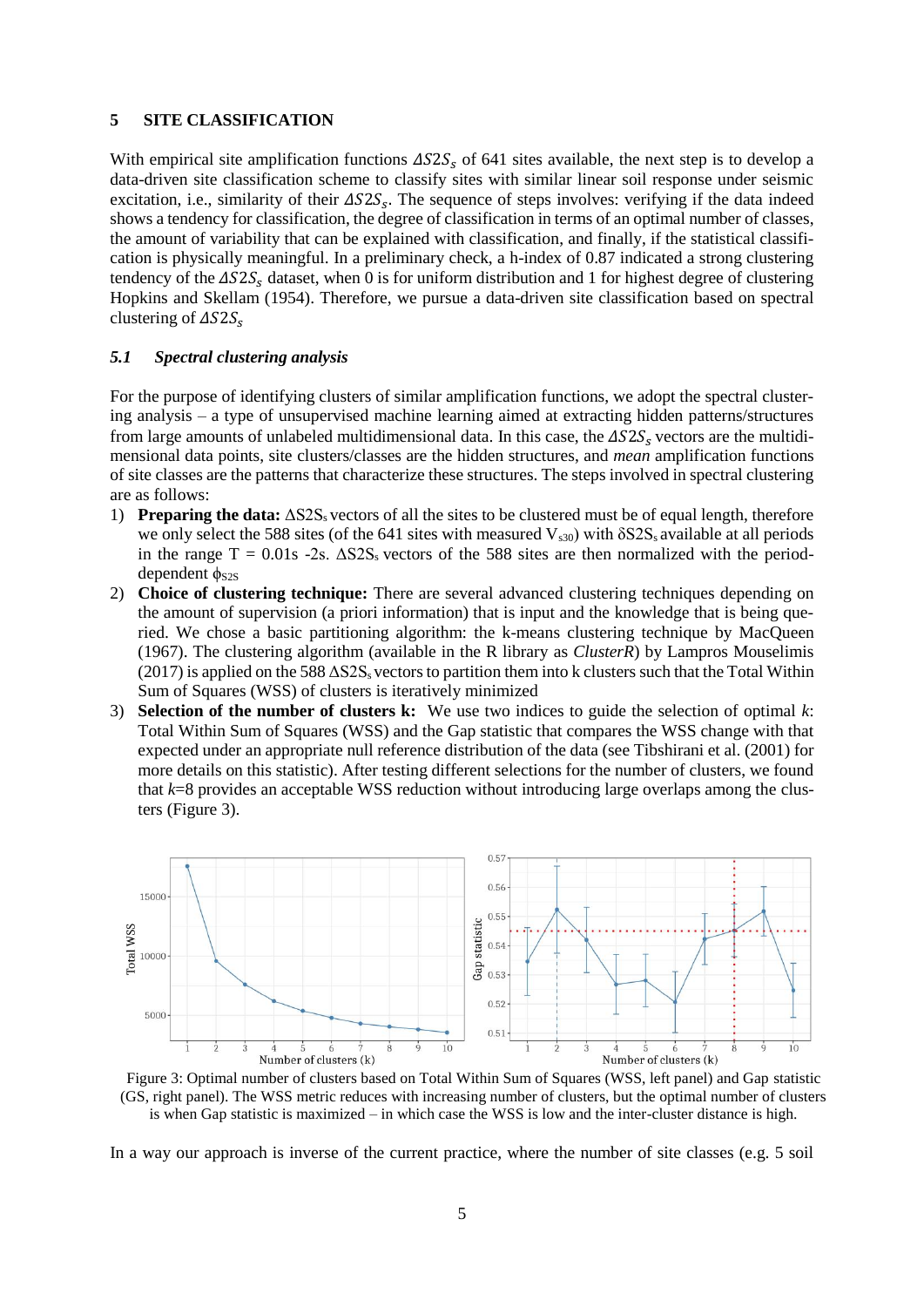classes - A, B, C, D, E in EC8, preferred site-response proxy (e.g.  $V_{s30}$ ), and parametric ranges of selected proxy (e.g. sites with  $V_{s30} > 800$ m/s as EC8 Class A) are fixed a priori – and then, the available strong motion data is grouped and processed within each class to derive empirical site amplification functions. In this approach, we first derived the empirical site amplification functions  $(\Delta S2S<sub>s</sub>)$  of the 588 sites, and then classified them into 8 k-means clusters. We now present the site clusters and their mean amplification functions. Later, we investigate and identify site-response proxies that can effectively characterize these eight site classes.

#### *5.2 Site clusters*

The eight site clusters partitioning the 588 sites in the dataset are visualized in [Figure 4,](#page-5-0) and the number of sites in each cluster along with within-cluster sum of square (WCSS) are provided in [Table 1.](#page-5-1) In the left panel is the 2D visualization of the k-mean clusters. Regarding the two dimensions, the visualization algorithm performs a principal component analysis (PCA) in which the higher dimensional  $\Delta S2S<sub>s</sub>$  vectors are reduced to two principal dimensions Kassambara and Mundt (2016). The distance along each dimension can be interpreted as how similar or dissimilar are any two cluster means. For instance, cluster 6 is farthest from cluster 8 along Dim1, and is closest to cluster 7. To interpret this separation, we refer to the more familiar plot in the right panel of [Figure 4.](#page-5-0)



<span id="page-5-0"></span>Figure 4: (left panel) Visualization of k-mean clustering, where each polygon is a cluster and each point within is a site ( $\Delta$ S2S<sub>s</sub>). Dim1 and Dim2 are variables derived from a Principal Component Analysis of  $\Delta$ S2S<sub>s</sub> vectors, which together describe 89.9% of data variability. (right panel) Normalized  $\Delta S2S<sub>s</sub>$  of 588 sites in thin lines, and cluster-specific normalized mean  $\Delta S2S<sub>s</sub>$  overlaid as thick lines – color coded according to cluster number

Normalized ΔS2Ss vectors of the 588 sites in the dataset are plotted in the right panel of [Figure 4.](#page-5-0) Each thin translucent lines corresponds to a single site, while the thick overlaid lines represent the clusterspecific mean normalized  $\Delta$ S2S<sub>s</sub> vectors, for the period range T = 0.01s – 2s. These are used to develop the empirical site amplification functions associated with the site clusters/classes derived in this study. Observing the two plots in [Figure 4:](#page-5-0) the mean normalized  $\Delta S2S<sub>s</sub>$  for cluster 8 is well below zero for the entire period range. While cluster 7, which is diagonally the farthest from cluster 8 in the left panel of [Figure 4,](#page-5-0) shows the opposite behavior. The same logic can be applied to cluster 1 and 5, and so on. The following sections presents the practicality of the clusters as site classes.

| Table 1: Number of stations within each cluster and within-cluster sum of squares (WCSS) |  |
|------------------------------------------------------------------------------------------|--|
|------------------------------------------------------------------------------------------|--|

<span id="page-5-1"></span>

|              | Cluster 1 |    | Cluster 2   Cluster 3   Cluster 4   Cluster 5   Cluster 6   Cluster 7 |    |    |    |    | Cluster 8 |
|--------------|-----------|----|-----------------------------------------------------------------------|----|----|----|----|-----------|
| No. of Sites | 78        | 68 | 101                                                                   | 69 | 66 | 45 | 95 | 66        |
| WCSS (%)     |           |    |                                                                       |    |    |    | Q  |           |

#### *5.3 Site amplification functions: Mean and variability*

It is customary to present site amplification functions for different site classes with respect to the reference site conditions. In EC8, the reference site conditions are characterized as outcropping rock sites with V<sub>s30</sub> = 800m/s. In this study, we select the reference site cluster as the one with a relatively *low and*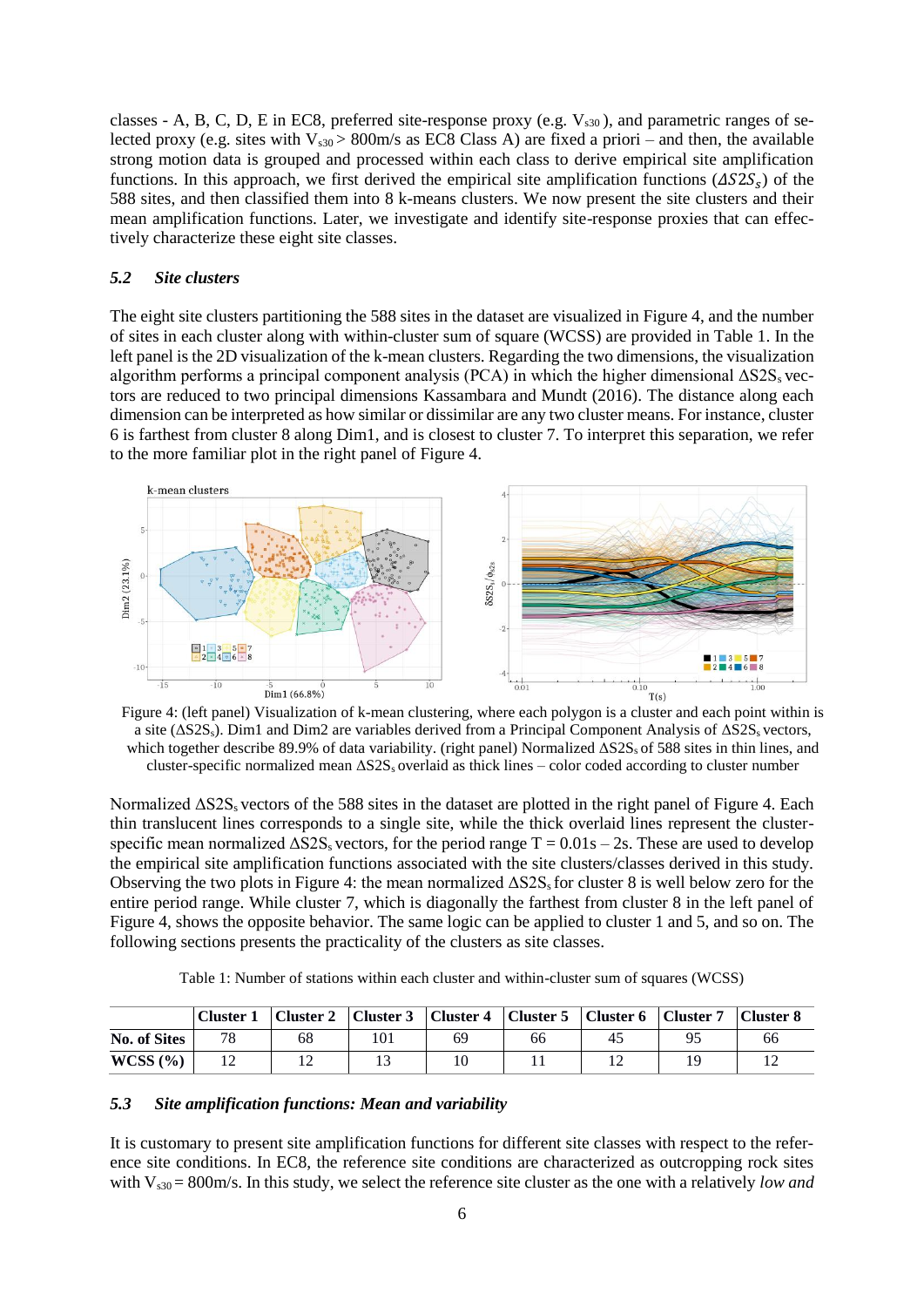*flat* mean  $\Delta$ S2S<sub>s</sub> vector. In the right panel of [Figure 4,](#page-5-0) cluster 8 shows  $\Delta$ S2S<sub>s</sub> ideal to be qualified as reference site conditions, since it shows no selective amplification of any period ranges with respect to other sites in the dataset. Note that, until this point we set no a priori criterion on reference site geotechnical conditions (in terms of  $V_{s30}$  or other parameters). In the left panel of [Figure 5,](#page-6-0) we show the empirical site amplification functions of the other seven non-reference site conditions with respect to cluster 8. The amplification functions in this plot are estimated from following steps:

- 1) The normalized ΔS2S<sup>s</sup> o[f Figure 4](#page-5-0) are scaled back to their original random-effect estimates by multiplying them with period-dependent between-site standard deviations  $\phi_{S2S}$
- 2) The de-normalized  $\Delta S2S<sub>s</sub>$  vectors are scaled with respect to the reference cluster 8, so that the reference cluster  $8 \triangle S2S<sub>s</sub>$  vector is now a null vector
- 3) Since the ΔS2S<sup>s</sup> are additive random-effects of a mixed-effects GMPE in natural-log scale, the multiplicative amplification functions would be  $AF=e^{AS2S_3}$ . In this step, the amplification function of reference cluster 8 becomes a unit vector. For example, if the GMPE predicted PSA(1s) for the reference cluster 8 is 0.1g, and the (multiplicative) amplification factors for cluster 1 through 7 are [0.75, 1.25, 1.25, 1.75, 3.00, 4.50, 2.00], the scaled ground motions would be [0.08g, 0.13g, 0.13g, 0.18g, 0.3g, 0.45g, 0.2g] respectively

The right panel of [Figure 5](#page-6-0) compares the within-cluster site-to-site variability ( $\phi_{S2S,c}$ ) against the preclustered between-site ( $\phi$ <sub>S2S</sub>) variability of the dataset (for this GMPE). The average reduction in siteto-site variability is approximately 50% with respect to the dataset value, while the reduction for a few clusters in at longer period ranges is larger (up to 70%). Such reduction in variability has a dramatic effect on total standard deviation  $(\sigma)$  and thereby the PSHA based hazard estimates.



<span id="page-6-0"></span>ditions: cluster 8. (right panel) The within-cluster site-to-site variability  $\phi_{S2S,c}$  of the 8 clusters compared to the overall GMPE  $\phi_{S2S}$  prior to clustering (red curve).

Looking at the amplification functions i[n Figure 5,](#page-6-0) it is rather clear that the spectral clustering technique distinguishes sites based on their peak amplification period (T<sub>G</sub>, analogue to H/V spectral ratio based predominant period of Zhao et al. (2006)) and amplification level at  $T<sub>G</sub>$ . However, the within-cluster between-site variability  $\phi_{S2S,c}$ , also reaches its maximum value around its T<sub>G</sub>, indicating a large variability in its amplification. Such correspondence between peak amplification and peak variability through TG was reported in Zhao et al. (2006) for K-Net sites, and for EC8 classification in Cauzzi and Faccioli (2017). The cause for such a parallel is the primary limitation of discrete site classification, where sites with similar  $T_G$  but very different AF at  $T_G$  are grouped together, resulting in a large site-to-site variability of amplification. In addition, a generic high variability is observed at  $T = 0.1$ s, which can be partially attributed to the non-linear transformation from Fourier spectra (frequency domain) to response spectra via convolution with a single-degree-freedom oscillator transfer function (discussed in Stafford et al. (2017) and Kotha et al. (2017b)). Decreasing  $\phi_{S2S}$  trend is observed on either sides of T = 0.1s, but this can be resolved only in Fourier domain, and not with the response spectra used in this study.

#### *5.4 Site-response proxies*

Using the empirical site amplification functions and cluster-specific  $\phi_{S2S,c}$ , the GMPE can be adjusted to predict site class dependent ground motions in hazard assessment; the missing link is *sufficient and*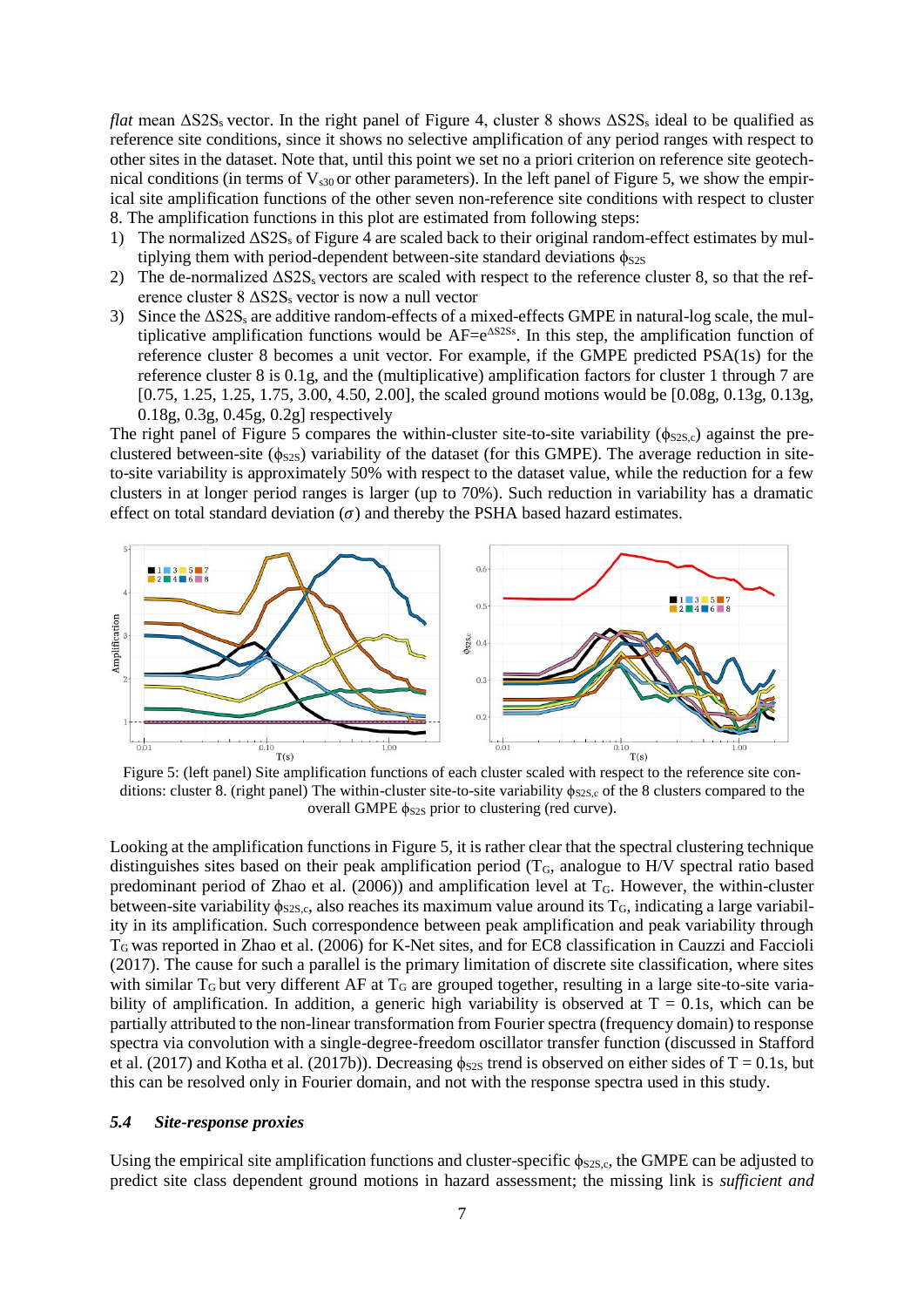*efficien*t site response proxies to classify new sites. Dawood et al. (2016) provided the time-averaged shear wave velocity at depth z (m),  $V_{s,z}$  for  $z = 0.5, 10, 20, 30, 50, 100$ , borehole depth, and  $H_{800}$  –depth to seismic bedrock with  $V_s = 800$ m/s. In this study, we attempt characterizing the cluster amplification functions of [Figure 5](#page-6-0) using only the geotechnical site-response parameters available in the dataset. In process of developing a new site classification scheme, we first evaluate the eight site clusters against the site classification schemes defined in the EC8.

[Figure 6](#page-7-0) categorizes the clusters based on their distribution of  $H_{800}$ ,  $V_{s10}$  and  $V_{s30}$ . For visual guidance, both panels provide guiding lines at  $H_{800} = 5$ , 10, 20, 30, and 100m. In the left panel, the x-axis marks the bounding  $V_{s30}$  values of EC8 site classification at 180, 360 and 800m/s, along with the revised  $V_{s30}$ ranges prescribed in this study. In the right panel, the x-axis is divided at  $V_{s10} = 200$ , 300, 400 and 600m/s. We used [Figure 6,](#page-7-0) to evaluate the physical meaning of the clusters, and also to define new site classes in [Table 2.](#page-7-1)



<span id="page-7-0"></span>Figure 6: Evaluation of site response proxies in characterizing site clusters: In the left panel is the combination of  $H_{800}$  and  $V_{s30}$ , and in the right panel,  $H_{800}$  and  $V_{s10}$ . The polygons bound the 15<sup>th</sup>-85<sup>th</sup> percentile ranges of geotechnical parameters of sites within each cluster, while the center (red) marks the 50<sup>th</sup> percentile value

The colored polygons of [Figure 6](#page-7-0) represent the  $15<sup>th</sup>$ -85<sup>th</sup> percentile ranges of  $V_{s30}$ ,  $V_{s10}$  and  $H_{800}$  of each cluster, with the central red markers at 50<sup>th</sup> percentile values. These plots are only meant to visualize the spread of geotechnical parametric ranges for each cluster, and to compare them against ranges prescribed in EC8. However, the ranges in [Table 2](#page-7-1) are determined from high-density contours of bivariate normal distribution of the parameters (2D kernel density distribution) used to identify the representative ranges of  $V_{s30}$ ,  $V_{s10}$ , and  $H_{800}$  in Kotha et al. (2018) site classification. In addition, we provided a predominant period (TG) ranges inferred from the peaks in amplification functions of [Figure 5.](#page-6-0)

<span id="page-7-1"></span>

| <b>Site Cluster</b> | $T_G(s)$     | $V_{s30}$ (m/s) | $V_{s10}$ (m/s) | $H_{800}$ (m) | EC <sub>8</sub> |
|---------------------|--------------|-----------------|-----------------|---------------|-----------------|
| C <sub>5</sub>      | > 1s         | $300 - 450$ m/s | $200 - 300$ m/s | > 50m         | $C + B$         |
| C <sub>4</sub>      |              | $400 - 600$ m/s | $300 - 400$ m/s | $30 - 100m$   | B               |
| C6                  | $0.4 - 1s$   | $200 - 300$ m/s | $<$ 200 m/s     | > 50m         | C               |
| C <sub>7</sub>      | $0.2 - 0.4s$ | $200 - 450$ m/s | $200 - 400$ /s  | $30 - 100m$   | $C + B$         |
| C <sub>3</sub>      | $0.1 - 0.2s$ | $450 - 600$ m/s | $200 - 400$ m/s | $10 - 30m$    | B               |
| C <sub>2</sub>      |              | $300 - 600$ m/s | $150 - 350$ m/s |               | $C + B$         |

Table 2: Site cluster characterization based on  $V_{s10}$  -  $V_{s30}$  -  $H_{800}$  ranges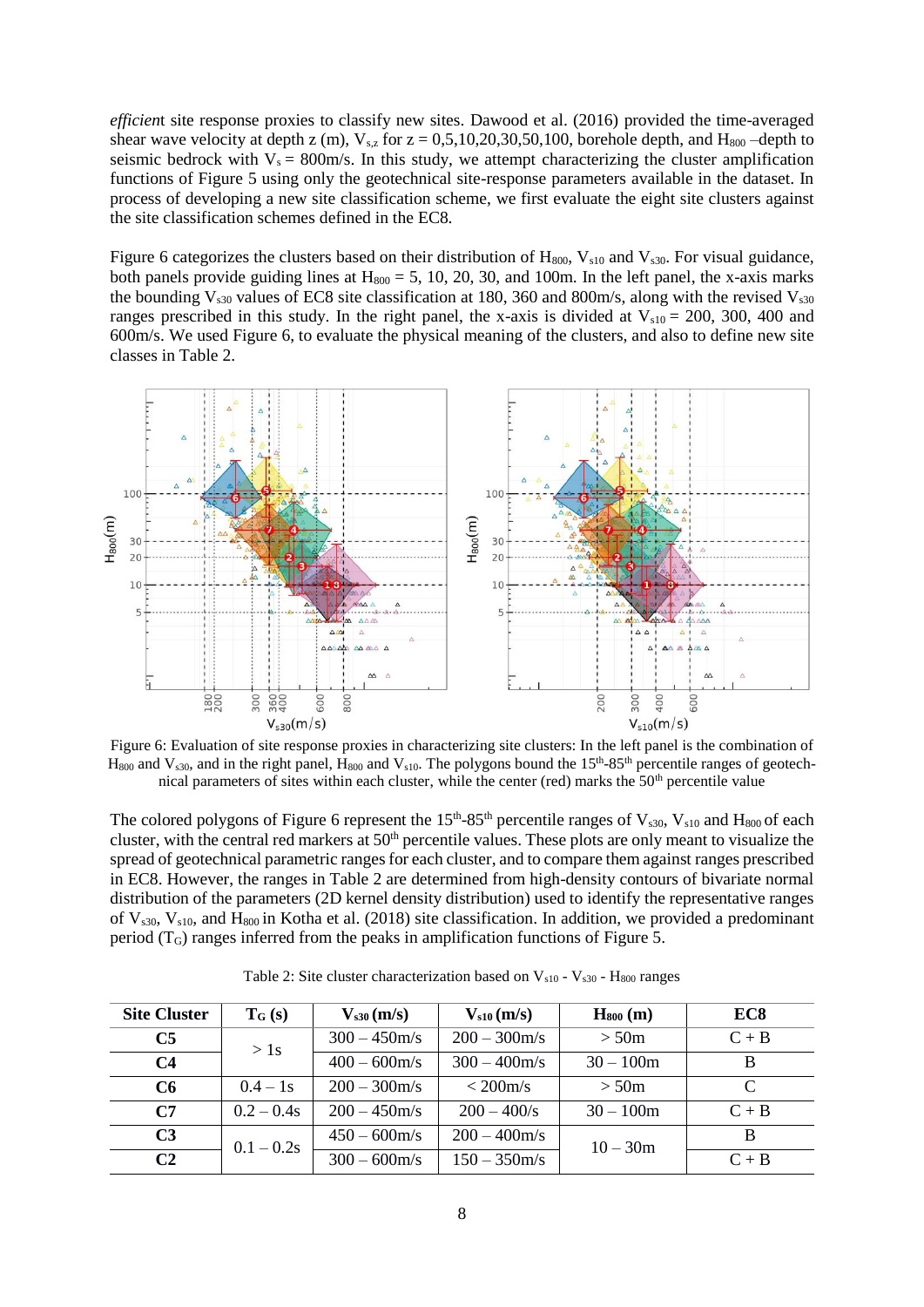| r1<br>◡▴ | V.IS                     | $-600 \text{ m/s}$<br>$450 - 4$ | $200 - 600$ m/s | 20m | . . |
|----------|--------------------------|---------------------------------|-----------------|-----|-----|
| C8       | $\overline{\phantom{0}}$ | 600m/s                          | 600m/s          | 5m  | . . |

The purpose of this exercise was to identify a combination of geotechnical parameters to classify the sites which were otherwise grouped into the same site classes of EC8. Fro[m Figure 6,](#page-7-0) based on geotechnical parametric ranges, we notice that majority of the clusters can be classified into either EC8 class B or class C. More detailed inferences follow:

- Cluster 4 and 5 are constituted of KiK-net sites with  $300 \text{m/s} < V_{s30} < 600 \text{m/s}$  and  $150 \text{m/s} < V_{s10}$ < 400m/s, showing a broad amplification *plateau*, increasing towards longer periods. These two clusters can be set apart from other clusters based on their large  $T<sub>G</sub>$ . Between cluster 4 and 5, the distinction can be made based on their  $V_{s10}$ ,  $V_{s30}$  and  $H_{800}$ . Cluster 4 is nested within class B of EC8, while cluster 5 is on the border between EC8 class B and C. Both these clusters can be distinguished from other similarly placed clusters (according to  $V_{\rm s30}$ ) based on their stiffer  $V_{\rm s10}$ and deeper H<sub>800</sub> ranges
- Cluster 6 and 7 can be distinguished from other clusters based on their well-defined  $T<sub>G</sub>$  ranges. Cluster 6 shows a much higher amplification with respect to cluster 5, despite similar  $H_{800}$ , due to its systematically lower  $V_{s30}$  and  $V_{s10}$  ranges. Similarly, cluster 7 despite having the same  $H_{800}$ range as cluster 4, shows much higher amplification at a lower  $T_G$  due to its softer soil profile – characterized by lower  $V_{s30}$  and  $V_{s10}$  ranges. Interestingly, cluster 6 and 7 are hard to be distinguished based on their  $V_{s30}$  ranges alone. In which case,  $T_G$ ,  $V_{s10}$  and  $H_{800}$  as site-response proxies perform significantly better, proving a case against  $V_{s30}$  as a standalone proxy. Cluster 6 is nested within class C of EC8, while cluster 7 is on the border between EC8 class B and C. Both these clusters can be distinguished from other similarly placed clusters (according to  $V_{s30}$ ) based on their softer  $V<sub>s10</sub>$  and deeper  $H<sub>800</sub>$  ranges
- Cluster 8 serves as the reference site cluster, with the highest values of  $V_{s30}$  and  $V_{s10}$ . Sites in this cluster showed no clear peak amplification (left panel of [Figure 5\)](#page-6-0). These sites resemble best the class A of EC8 with  $V_{s30} > 800$  m/s
- Cluster 1 with  $T_G < 0.1$ s (left panel of [Figure 5\)](#page-6-0), is the only one showing a strong amplification at high frequency and de-amplification towards longer periods, with respect to reference site cluster 8. This cluster resembles the class E of EC8 with soft sediment layer of thickness 5 – 20m, overlaying a stiffer soil. Interestingly, Cluster 1 and 8 can be only distinguished based on their H<sub>800</sub> and V<sub>s10</sub> ranges, but not V<sub>s30</sub> – suggesting V<sub>s10</sub> as a better proxy of high frequency siteresponse
- Cluster 2 and 3 are separated from the closest resembling cluster 1, based on their longer  $T_G$  and larger H<sub>800</sub> values. However, these two clusters do not appear to differ in their  $V_{s10} - V_{s30} - H_{800}$ ranges, as much as they do from other clusters. Given their identical  $T_G$  ranges, but radically different amplification levels, we suspect these clusters to differ in the velocity contrast of their soil profiles. A higher impedance contrast results in significantly higher amplification at  $T<sub>G</sub>$  (see [Figure 5\)](#page-6-0), which appears to be the case considering the relatively lower  $V_{s30}$  and  $V_{s10}$  ranges of cluster 2 against cluster 3. Shear-wave velocity profiles, and additional geotechnical parameters might help in better characterizing the differences among cluster 2 and 3, and cluster 1 as well.

### **6 DISCUSSION AND CONCLUSIONS**

In this study we introduce an approach to site classification derived from cluster analysis of empirical site amplification functions. The resulting site classification is aimed to be simple, robust, and datadriven with minimal a priori constrains in terms of relevant site-response parameters. The fundamental requirement for such classification was to derive statistically well-constrained empirical site adjustment functions (ΔS2S<sup>s</sup> vectors). As a first step, we selected a rich dataset featuring several well-characterized sites recording many earthquakes in a region; the KiK-net dataset by Dawood et al. (2016). The next step was to fit a mixed-effects GMPE, whose site-specific random-effects ( $\delta$ S2S<sub>s</sub>) for periods T = 0.01s  $-2s$  constitute the  $\triangle S2S<sub>s</sub>$  vectors. Given the critical importance of GMPE in our approach, it was necessary that its magnitude and distance scaling fixed-effects components are calibrated very well for a wide magnitude range  $3.4 \le M_W \le 7.3$ , and large distance range  $0 \le R_{JB} < 600$ km, so that the estimated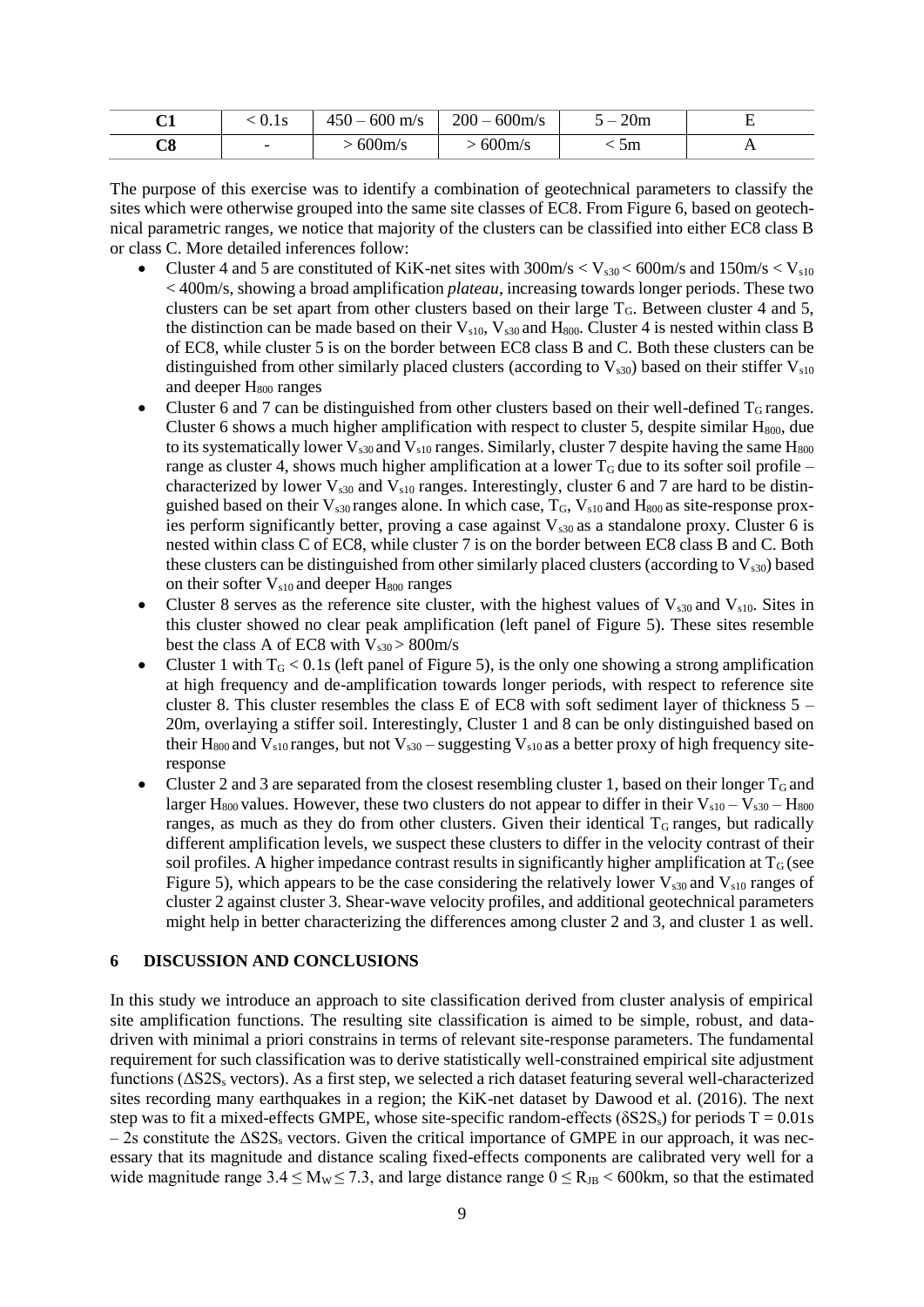ΔS2S<sup>s</sup> vectors capture predominantly linear soil response and have a low estimation errors. Our primary inference is that  $\delta$ S2S<sub>s</sub> show a weak correlation relation with V<sub>s30</sub>. For this dataset, the site-response is not efficiently captured by  $V_{s30}$  particularly at short – moderate periods, and is highly variable even for sites with identical  $V_{s30}$ . We therefore attempted an alternative approach to classifying sites.

The  $\Delta$ S2S<sub>s</sub> vectors are site-specific terms filtered for event and path effects with a robust GMPE median, and hence serve as empirical site amplification functions in this study. We chose the k-mean clustering technique to reduce the higher dimensional  $\Delta$ S2S<sub>s</sub> vectors of 588 sites into 8 clusters (of sites) with similar linear soil response under seismic action. These 8 clusters serve as the site classes in our new classification scheme.

Site amplification functions are usually presented as scaling functions with respect to the reference site conditions. Traditionally, outcropping rock sites with  $V_{s30} > 800$  m/s are considered as a reference sites. The  $\Delta$ S2S<sub>s</sub> vectors do not presume any reference site conditions, but instead are additive random-effects (scalar adjustments) to the GMPE fixed-effects median. Technically, the ΔS2S<sup>s</sup> vectors are site-specific deviations from a *hypothetical* reference site, whose response is an average of all sites in the dataset, i.e. a site with null ΔS2S<sup>s</sup> vector. However, for engineering purposes, it is necessary to characterize *real* reference site conditions. We therefore select the cluster of sites whose mean ΔS2S<sup>s</sup> vector is *low and flat*. Meaning, sites in this cluster show a systematic de-amplification over the entire period range, with respect to other sites in the dataset. This unique cluster (cluster 8) represents the reference site conditions in our approach. Essentially, we identified a reference site cluster with no amplification, and seven other clusters with unique non-zero site amplification functions. Additional benefit of clustering technique is the significantly smaller within-cluster site-to-site variability, which is on an average  $\sim$  50% smaller than the pre-clustered, overall site-to-site response variability of the dataset. This in our opinion is a significant improvement in the context of seismic hazard assessment.

For site amplification functions to be applicable at new sites, we need to develop site-response proxies based on which the new sites can be classified. From this point of view, we are limited by the available geotechnical information at the sites. Among the most prevalently used site parameters in the site-response characterization are the predominant period  $(T_G)$ , time-averaged shear-wave velocity up to 10m ( $V_{s10}$ ) and 30m ( $V_{s30}$ ), and the depth to engineering bedrock with shear-wave velocity  $V_s = 800$ m/s (H800). The inferences from this part of the study are enumerated below:

- 1) Multiple clusters show significantly different site amplifications but similar  $V_{s30}$  ranges, suggesting that  $V_{s30}$  is insufficient as a standalone proxy in site-response classification
- 2) Classification based on  $T<sub>G</sub>$  works well in classifying sites at first order. However, it is insufficient in distinguishing sites with identical ranges of  $T_G$ , but different amplification levels at  $T_G$
- 3) For site clusters with  $H_{800} > 30$ m and  $T_G > 0.2$ s, both  $V_{s30}$  and  $V_{s10}$  perform well in distinguishing the four clusters with moderate – long period amplifications. Clusters (5 and 6) with deepest soil profiles (H<sub>800</sub> > 50m) can be distinguished with their  $T_G$ ,  $V_{s10}$  and  $V_{s30}$ , where lower soil stiffness (of cluster 5) translated into lower  $T_G$  and a much higher amplification. Similar is the case for clusters (4 and 7) with shallower soil profiles  $(30m < H<sub>800</sub> < 100m)$
- 4) For sites with  $10m < H_{800} < 30m$  and  $0.1s < T_G < 0.2s$ , we identified two clusters with very similar  $V<sub>s30</sub>$  and  $V<sub>s10</sub>$  distribution, but significantly different amplification levels. These clusters cannot be distinguished with the available geotechnical information. A detailed investigation of their shearwave velocity profiles may help better distinction of these clusters
- 5) We identified two clusters with  $V_{s30} > 600$  m/s that can be separated based on their  $T_G$ ,  $V_{s10}$  and  $H_{800}$ . Cluster (1) with lower  $V_{s10}$  and a higher H<sub>800</sub> shows a strong amplification at its  $T_G < 0.1$ s, while the one with higher  $V_{s10}$  and lower H<sub>800</sub> shows a flat response (cluster 8). Evidently,  $V_{s30}$  based classification groups these two very different site types into a unique site class. In our opinion, such misclassification leads to a significant bias and a large variability in response of the so-called reference site class (e.g.  $V_{s30} > 800$ m/s in EC8 classification). We suggest using at least the  $V_{s10}$ , or even better - Vs profiles, to characterize reference site conditions

Our approach is beneficial in identifying hidden site classes, resolving site-to-site variability, and developing efficient site classes from a rich dataset. We note that site types, sparsely represented or not represented at all in the dataset, cannot be identified with data-driven techniques presented here. Despite, we present a scope to revise the existing site classification of EC8. Additional sophistication can be introduced in the clustering analysis, to the point where clusters can be hierarchically divided or merged depending on the available site parametrization in a region. Our next step is to implement this method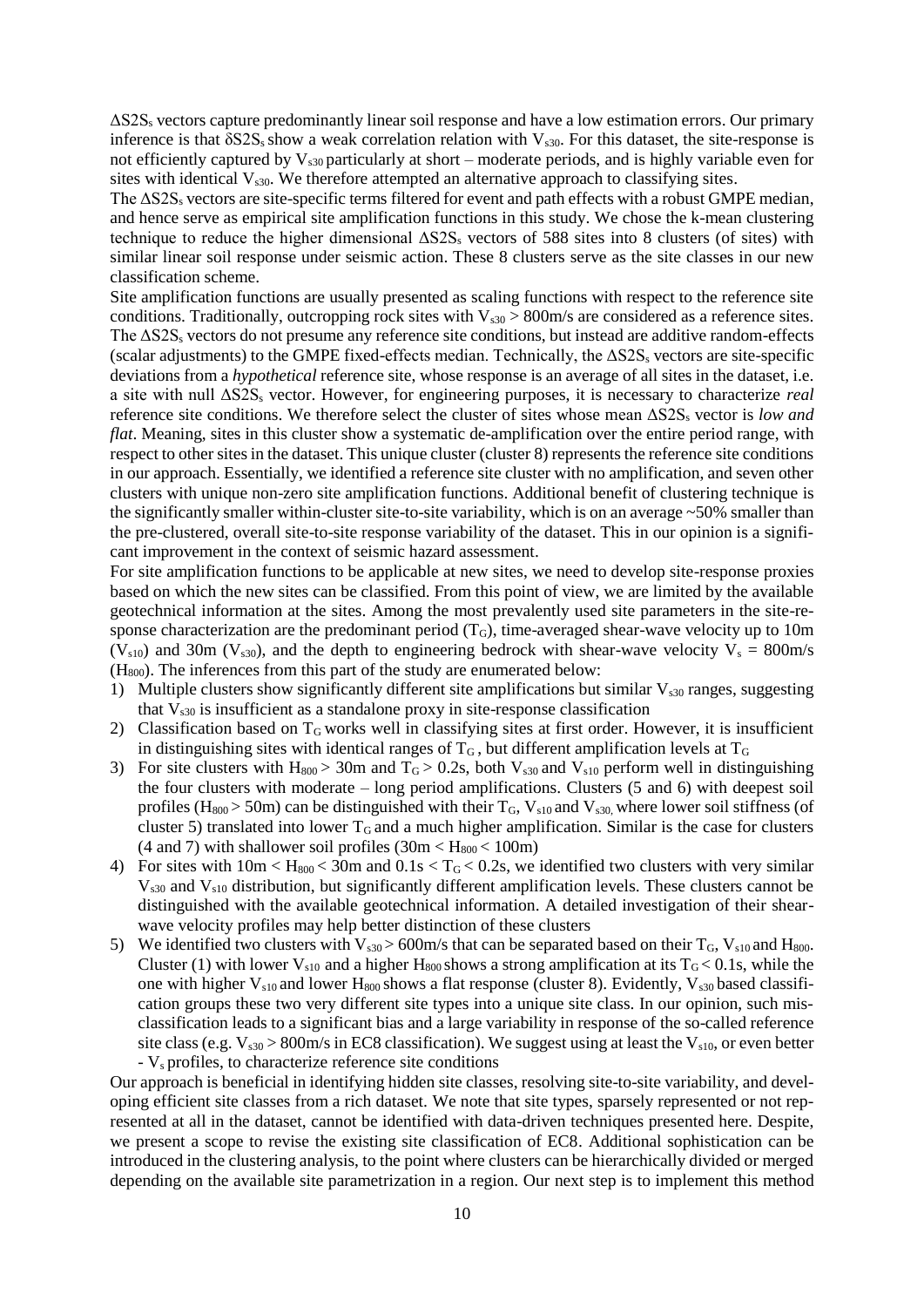on a pan-European dataset provided by Lanzano et al. (2017). The number of clusters, the mean and variability of empirical site amplification functions, and even the relevant site-response proxies may depend on the spatial coverage of regional datasets.

### **7 ACKNOWLEDGEMENTS**

We appreciate the efforts of the anonymous reviewer for their review. We would like to thank Prof. John Anderson for his valuable insights in interpreting the results. This research is funded by the SIGMA2 project (EDF, CEA, PG&E, SwissNuclear, Areva, CEZ, CRIEPI) – 2017 - 2021 (http://www.sigma- $2.net$ 

## **8 REFERENCES**

Bates D, Mächler M, Bolker B, Walker S (2014). Fitting linear mixed-effects models using lme4. *arXiv preprint arXiv:1406.5823*.

Bindi D, Cotton F, Kotha S R, Bosse C, Stromeyer D, Grünthal G (2017). Application-driven ground motion prediction equation for seismic hazard assessments in non-cratonic moderate-seismicity areas. *Journal of Seismology, 21*(5), 1201-1218. doi:10.1007/s10950-017-9661-5

Borcherdt R D (1994). Estimates of site-dependent response spectra for design (methodology and justification). *Earthquake spectra, 10*(4), 617-653.

Borcherdt R D, Glassmoyer G (1992). On the characteristics of local geology and their influence on ground motions generated by the Loma Prieta earthquake in the San Francisco Bay region, California. *Bulletin of the seismological society of America, 82*(2), 603-641.

Cadet H, Bard P Y, Duval A M (2008). *A new proposal for site classification based on ambient vibration measurements and the Kiknet strong motion data set.* Paper presented at the Proceedings of the 14th World Conference on Earthquake Engineering.

Castellaro S, Mulargia F, Rossi P L (2008). VS30: Proxy for seismic amplification? *Seismological Research Letters, 79*(4), 540-543.

Cauzzi C, Faccioli E (2017). Anatomy of sigma of a global predictive model for ground motions and response spectra. *Bulletin of Earthquake Engineering*, 1-19.

Cleveland W S (1979). Robust locally weighted regression and smoothing scatterplots. *Journal of the American statistical association, 74*(368), 829-836.

Code P (2005). *Eurocode 8: Design of structures for earthquake resistance-part 1: general rules, seismic actions and rules for buildings*.

Dawood H M, Rodriguez-Marek A, Bayless J, Goulet C, Thompson E (2016). A Flatfile for the KiKnet Database Processed Using an Automated Protocol. *Earthquake spectra, 32*(2), 1281-1302.

Derras B, Bard P-Y, Cotton F (2016). Site-Condition Proxies, Ground Motion Variability, and Data-Driven GMPEs: Insights from the NGA-West2 and RESORCE Data Sets. *Earthquake spectra, 32*(4), 2027-2056.

Gallipoli M R, Mucciarelli M (2009). Comparison of site classification from VS30, VS10, and HVSR in Italy. *Bulletin of the seismological society of America, 99*(1), 340-351.

Héloïse C, Bard P-Y, Duval A-M, Bertrand E (2012). Site effect assessment using KiK-net data: part 2—site amplification prediction equation based on f 0 and Vsz. *Bulletin of Earthquake Engineering, 10*(2), 451-489.

Hopkins B, Skellam J G (1954). A new method for determining the type of distribution of plant individuals. *Annals of Botany, 18*(2), 213-227.

Kassambara A, Mundt F (2016). Package 'factoextra': Extract and Visualize the Results of Multivariate Data Analyses. In.